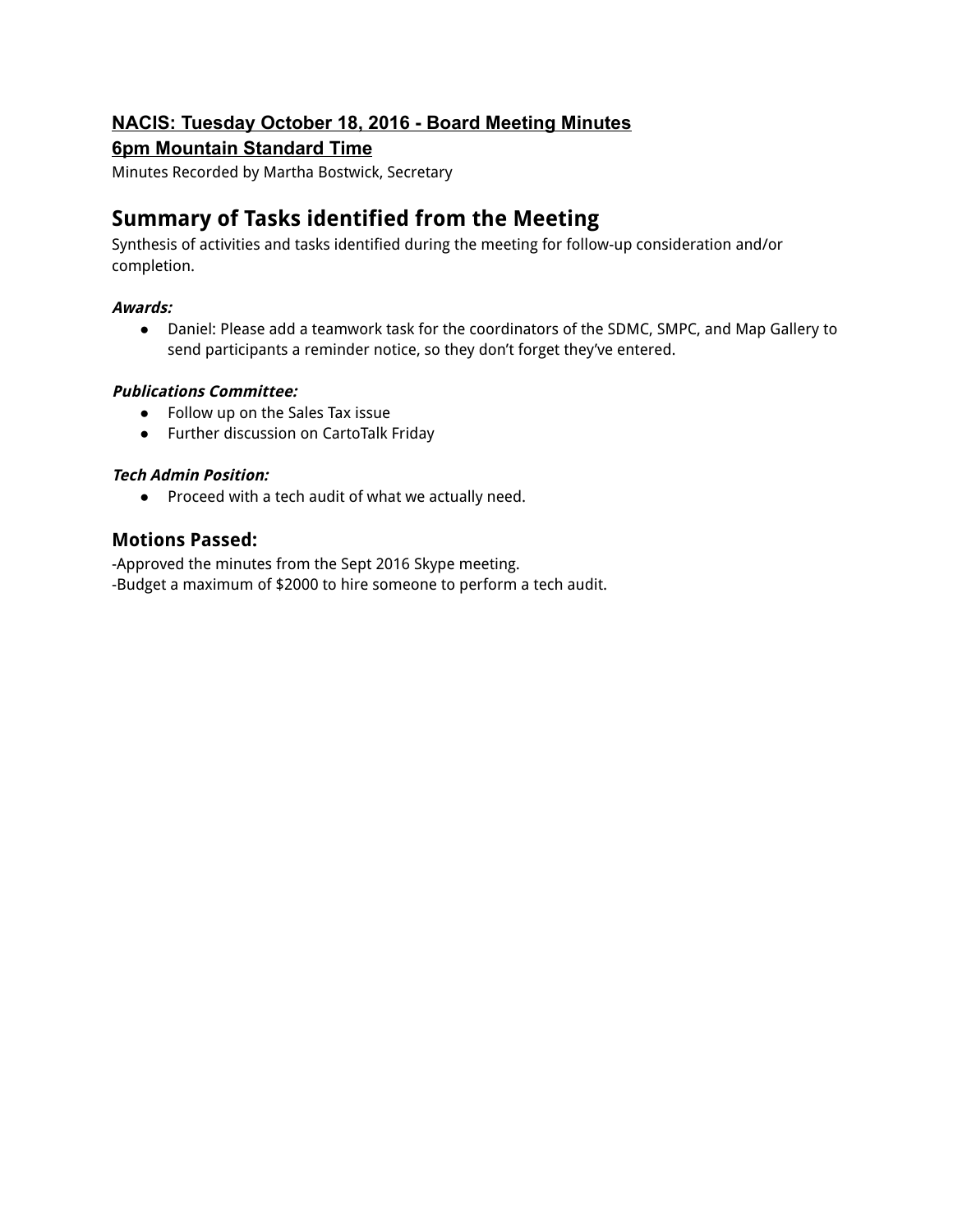# **Board Composition:**

#### **Executive Office (non-voting)**

Tanya Buckingham | Executive Director (term expires 1/2017) Susan Peschel | Business Manager (un-termed) Daniel Huffman | Director of Operations (term expires 1/2019)

#### **Executive Board (voting)**

Alex Tait | Past President (term expires 10/2016) Amy Griffin | President (term expires 10/2016) Anthony Robinson | Vice President & Program Chair Colorado Springs (term expires 10/2016) Fritz Kessler | VP-Elect (term expires 10/2016) Jenny Marie Johnson | Treasurer (term expires 10/2016) Martha Bostwick | Secretary (term expires 10/2017)

# **Board of Directors (voting)**

Nat Case (term expires 10/2016) Kristen Grady (term expires 10/2016) Alethea Steingisser (term expires 10/2016) Andy Woodruff (term expires 10/2017) Brooke Harding (term expires 10/2017) Matt Dooley (term expires 10/2017)

Robin Tolochko | Student Board Member (term expires 10/2016)

# **Ex-officio Members (non-voting)**

Patrick Kennelly | Editor of Cartographic Perspectives (term expires 2016) Hans van der Maarel | Editor of CartoTalk (term expires Dec 31, 2018)

Quorum is ⅔ of voting members in attendance (9 people required), we meet quorum.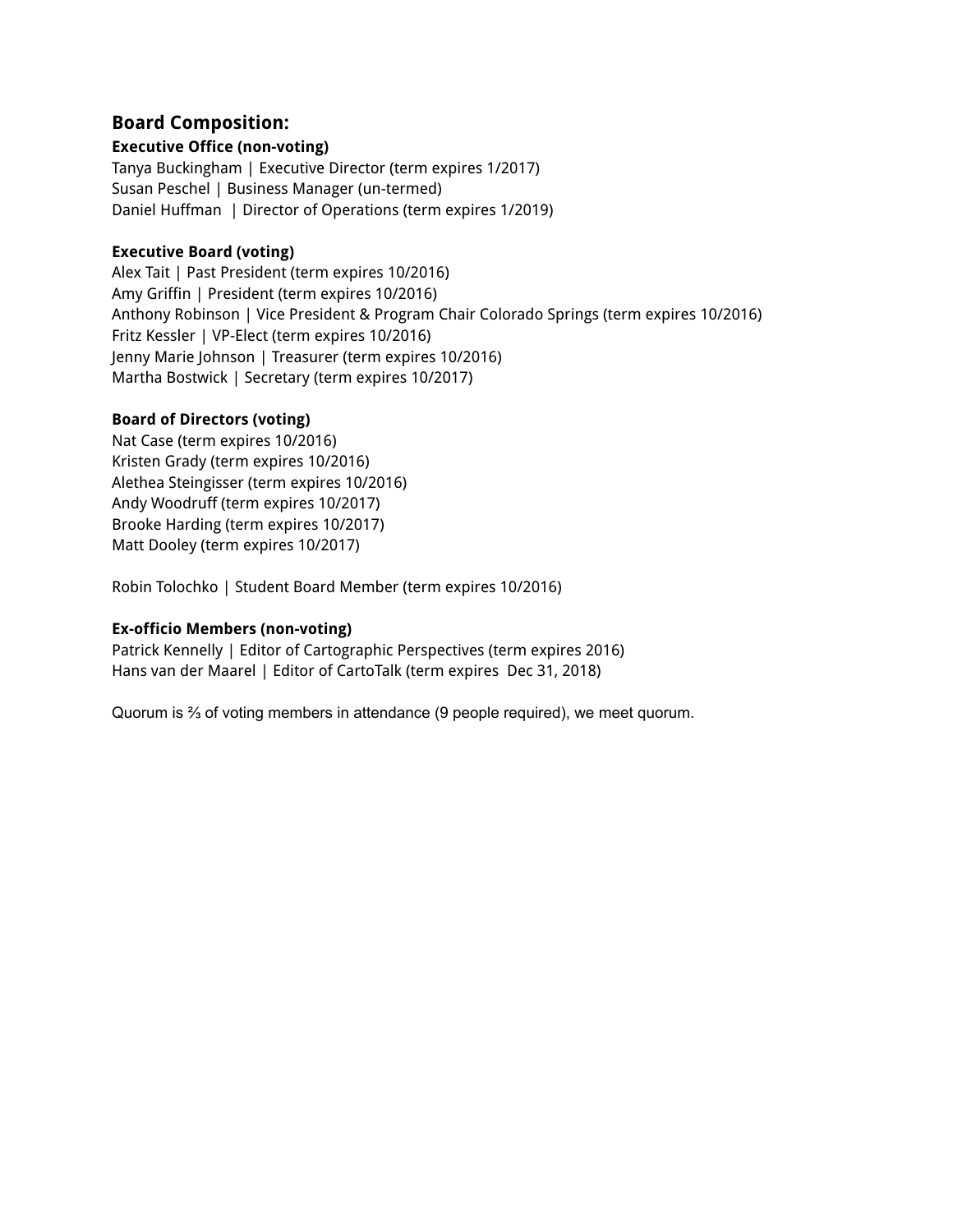# **NACIS: October 18, 2016 - Board Meeting Agenda 6pm Mountain Time**

-We had the incoming board members in the room to observe the meeting: Travis White, Mary Beth Cunha, Rosemary Wardley, Ginny Mason, Nick Martinelli, Donna Genzmer

#### **Welcome** | Amy Griffin

-Amy began the meeting by thanking us for arriving early for the conference, and the meeting, whether as a participant or as an observer.

-Introductions of all board members were carried out for the incoming members observing the meeting. We all stated our position, what we've worked on, and our terms.

# **Minutes** | Amy Griffin & Martha Bostwick

-Asked if anyone has any suggestions or changes for the September Skype minutes. Nobody replied. **-Nat made a motion to approve the minutes. Robin seconded the motion. All voted aye. Motion carried and minutes approved.**

#### **Finance Committee Report** | Jenny Marie Johnson

-as treasurer, she's been responsible for taxes, based on an End Of Year spreadsheet from Susan. Mostly works on finance by herself with data from Susan. We use a calendar fiscal year. Our taxes are due in May. She does the taxes before the Spring Board Meeting (SBM). We file a 990 EZ, not enough income to bump up to the 990.

-Jenny handed out copies of this year's budget for people to get familiar with it, and explained how she roughs out the budget. Went through the budget quickly with us to catch up the incoming members on how it's set up.

-She uses Excel spreadsheets to prepare the SBM numbers, then uses those to complete the full budget. -We focus on the conference for our fiscal health, our memberships do not make enough money on their own.

-At the Annual Business Meeting, she will talk about our big expenses: website redesign from 2014, AOD publications, etc.

-Spending in 2015, 2016, etc. will become more regular as these big bills are out of the system -Will discuss numbers on the annual conference. Pie charts, etc. what costs a lot, etc., food, AV, etc. -Will evaluate spending on core conference events in about a dozen areas, broken down by 330 people. Of last year's registrations, approximately \$213 went to pay directly for the conference. 77% of registration fees went to pay directly for the conference costs, the other 23% is critical to fund all of our other programs.

-Amy: Can she make a point that since we don't know how many people turn up, we can't reduce the costs. We're not setting fees to try and make money, we set it based on the hotel contracts. We don't purposely set the fees to fund the conference.

-Jenny will meet with Mary Beth to bring her up to date on all of this.

# **Awards Committee Report** |Alethea Steingisser

-Alethea gave an overview of what the committee does: Travel Grants, SMPC, SDMC, gathering schwag. The Corlis Benefideo award is subcommittee.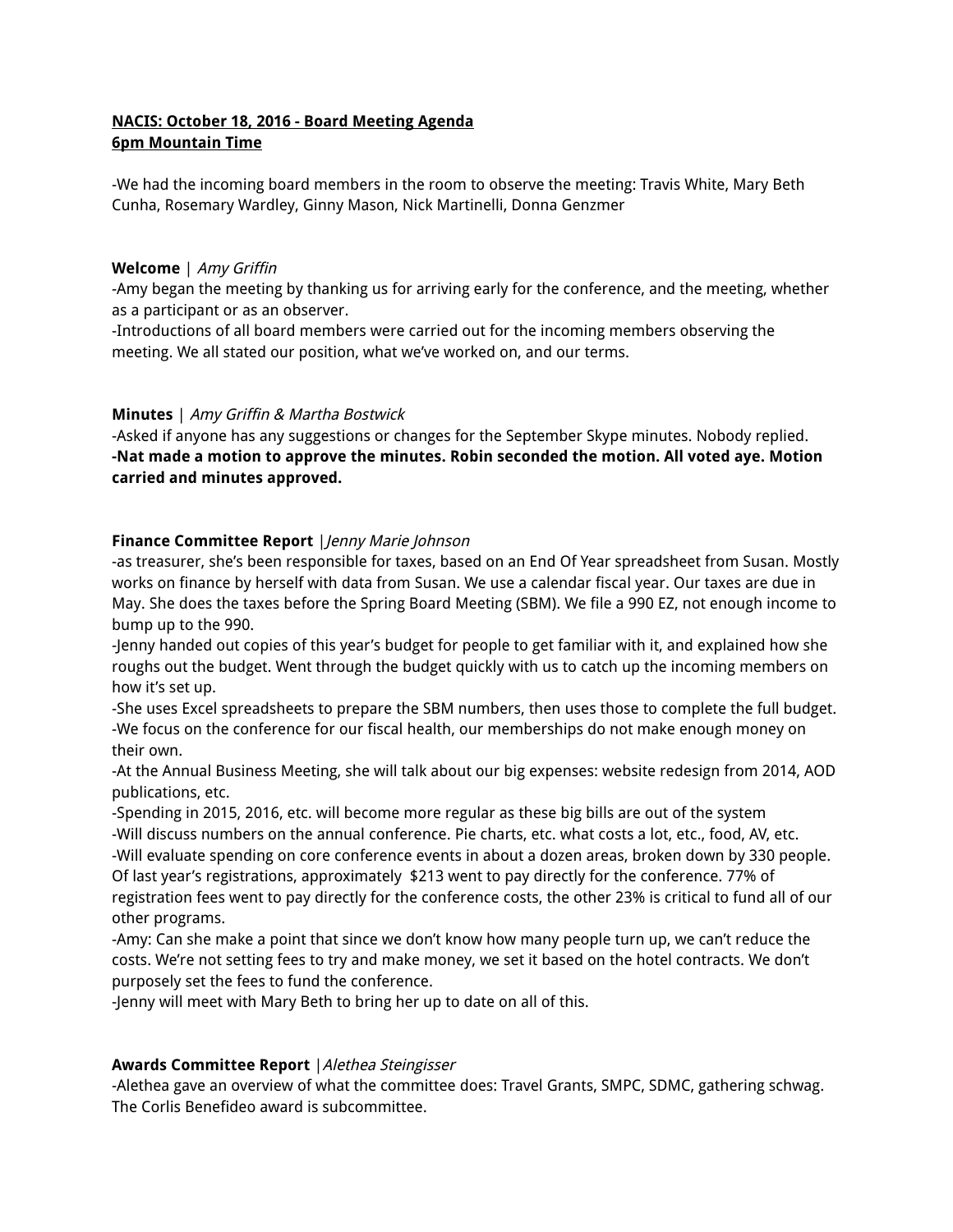-This year they have had volunteers on the committee: Leo Dillon , Aly DeGraff, Nick Martinelli -Martha volunteered to re-up for the SMPC for another 3-year term.

-We changed a lot in 2015: increased the number of travel grants, changed structure of competition categories last year, so this year we didn't make any big - just changed deadlines. We matched all of the other deadlines, with May 31.

-There was some worry that we would have lower turnouts, but not founded.

-SDMC - we had more than last year

-Martha: the SMPC had good numbers this year even with the early deadline. Only drawback has been a lot of late withdrawals for both the SMPC and the Map Gallery. This can be alleviated by having a midsummer reminder notice being sent to all participants.

**\***add reminder to teamwork for mid-summer followup on SDMC and SMPC participants. -Robin Tolochko volunteered for taking over the SDMC.

-Anthony: for Friday Banquet, please make sure Anthony gets his photos and details of the award winners

Corlis Benefideo Award:

-Nat: CB Award is biennial, and is to be awarded again in 2017. We need to form a new committee. In the past, we have started to gather entries in January, closes March 15. Previous committee members are Nat Case, Martin Gamache, and Nathaniel Vaughn Kelso.

-Amy: Any suggestions or thoughts?

Ginny: maybe Sam Matthews or someone from the AoD team would be a good fit for the committee?

-Rosemary: Who, or what type of person, would we look for to be on this committee?

-Nat: It's good to have someone with an idea of the landscape, of people who are doing interesting or educational things in the industry. They have to have some sense of who's out there. In that way the AoD is a good stepping place.

-Robin: She'd suggest talking to Caroline Rose.

-Daniel: She'd just asked him if there were any ways to volunteer.

-Amy: Okay, point Caroline in Nat's direction if you see her.

-Amy: it would be good to have someone from the board to be on the committee

# **Publications Committee Report** | Nat Case

-Nat gave a history of why the committee was formed, and what it does.

-We've talked about establishing a way for NACIS to publish monographs, and/or a scholarly map publishing program.

-AoD III was at the printer, printer couldn't make the conference deadline. They will ship copies in November.

-2 copies of the atlas were specially printed and are on a FedEx truck as we speak. They will go on display in the Map Gallery.

-There are a few copies of Volume 2 here if people want to buy them - they were damaged on shipment to East View.

-The Atlas of Design team has carte blanche on pricing in order to get rid of the damaged copies whatever it takes to get rid of them.

-Most of the copies that were shipped from Amazon to East View were damaged to varying degrees (some are just lightly scuffed or dinged, others are gouged), we are working on getting reimbursed for all of them.

-Sales tax issue will be worked on soon by Susan, Daniel and Nat.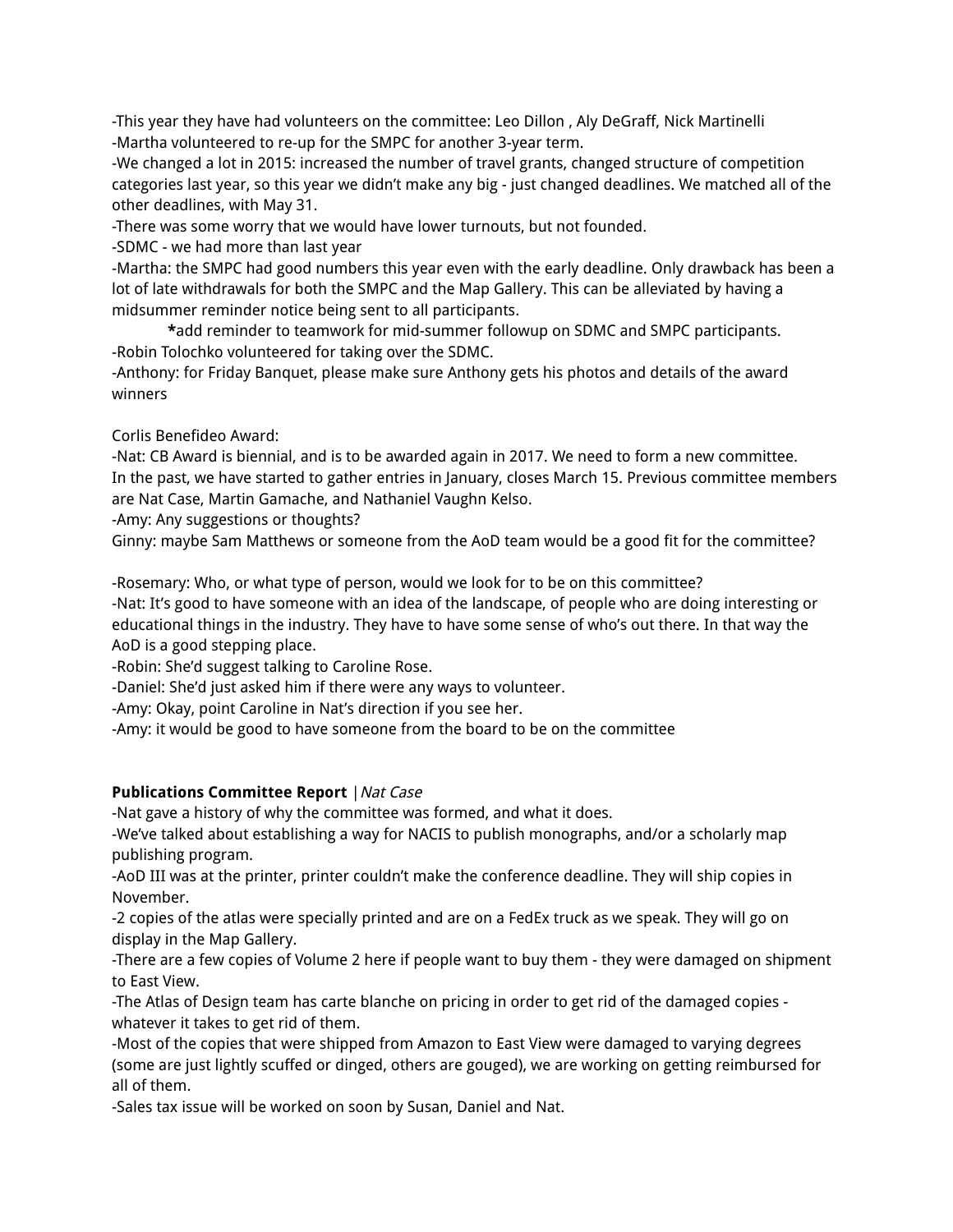-They have suggestions for a new project. Developing map production standards for making scholarly maps for university presses. He approached AAUP (American Association of University Presses) about moving forward with this.

-We've discussed the possibility of an online portal for people who have their work in the AOD to either get their maps sold, or maybe a print-on-demand if they don't have a print run for fulfillment. Maybe done in the spring.

-Rosemary is interested in this committee.

-JMJ suggests MBC should also be on it due to the amount of cash flow with most of their projects. -Amy: AoD editor/committee should have a member on this committee too to help with communication.

# **Tech Person Recruitment** |Amy Griffin

-Amy gave background on what and why we are looking into this.

-We need someone with continuity and technical skills that many of us don't have.

-We got feedback from JMJ and Nat, as well as NVK to evaluate our current RfP and make suggestions and modifications to it.

-There is a set of recurring tasks they would need to perform, and then there is a set of one-off tasks, which right now are mostly related to Carto-Talk.

-It's been estimated at 200hrs recurring per year, and 170 hours for one-off jobs.

-The recurring stuff looks at \$15,000 per year. One off is \$12,750, all based on \$75/hr.

-We need serious discussion on what we actually need, what we will lose if we can't do this, and how to fund it.

-Danel: With CartoTalk, there is a larger discussion needed about its vitality and feasibility of continuation of the forum. This is a bigger discussion to have.

-Would it be easier for someone to create a system that would make it easier for non-technically inclined people/volunteers to implement the jobs in an efficient manner.

-Amy: A question would be how many hours could be axed from the estimate by setting up a system such as you suggest.

-She and NVK discussed how to maybe set up a contract for such a person. He suggests a minimum retainer for quiet months (X number of hours per month), then set other milestone tasks with payment at milestone completion.

-Nat: Would it make sense to hire someone as a consultant to go through the list and give us a reality check on what we need?

-Daniel: Essentially a tech audit.

-Amy: That would require someone to see and analyse the tech that we have.

-Alethea: Alex, Hans and her had suggested moving CartoTalk to a different platform, was that in the RfP?

-Amy: Yes, to a degree. She budgeted some time towards a migration, not sure as to the feasibility of her estimates.

-How do we feel about the tech audit?

-Matt: Thinks it would be good since we all know that we don't know enough.

-Daniel: He can be involved to help communicate about our backend stuff.

# -Nat: Makes a motion to budget a tech audit, to result in a new set of specs to be used to create **a new RfP, not to exceed \$2000.**

**-Matt seconds this motion.**

**-JMJ: Can you please clarify - will this affect 2016 budget?**

**-Amy: Yes, we want to move on it quickly.**

**-All in favour? Aye. No oppositions. Motion carried.**

-Nat: Who/how do we want to find this person?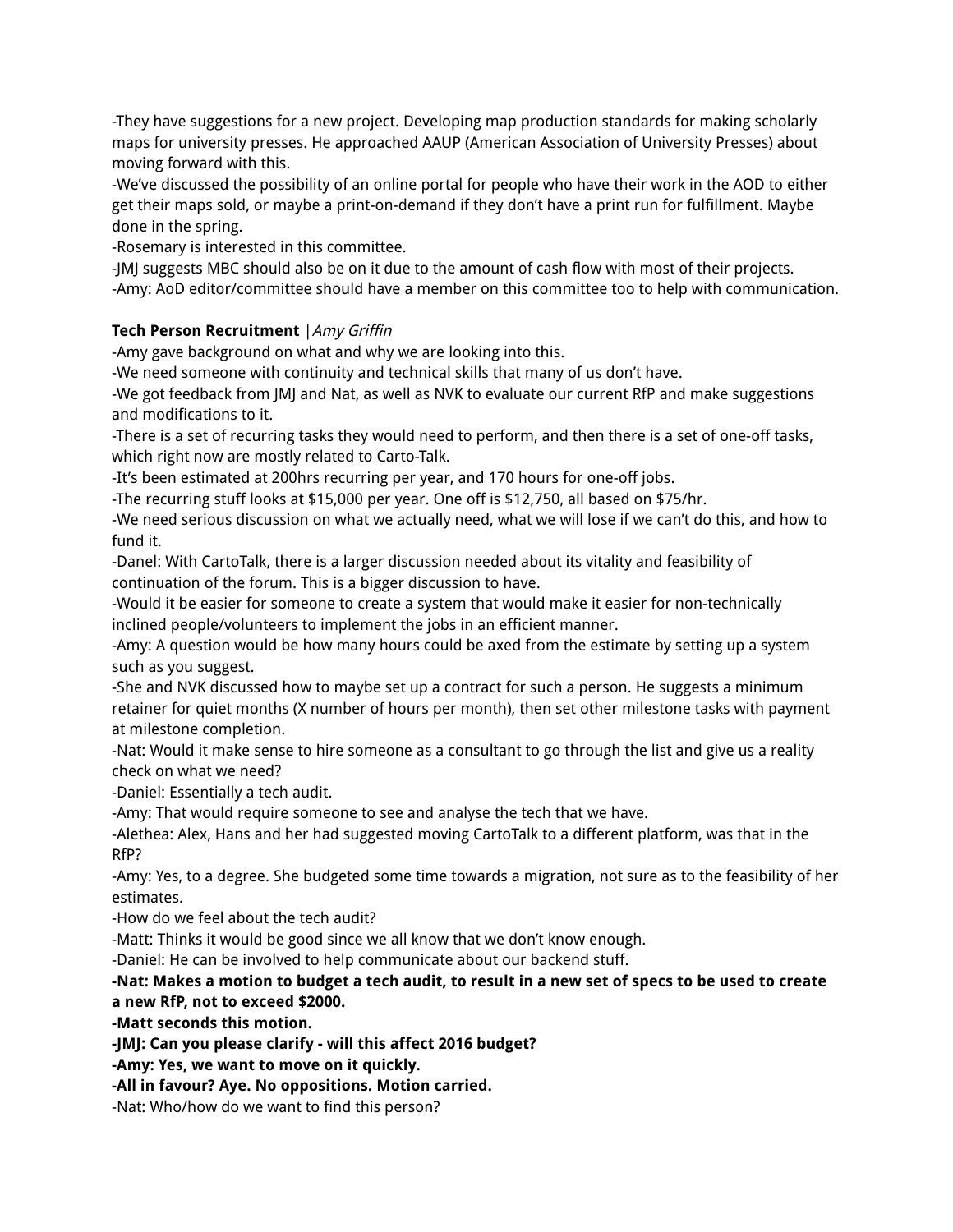-Nat knows someone, Daniel also does.

-Rosemary: is Zdneck appropriate?

-Amy: not really, as there are things we want to get clarified/fixed where there might be a conflict of interest with him. Want a second set of eyes on it.

-Alethea: can we put a call out to the membership during the ABM?

-Amy: That's a good idea. Will announce at ABM.

-We will make decision by email, rather than wait for next Skype meeting

#### CartoTalk:

-Amy: One of the problems is the software situation, which is potentially solvable with the tech person. Our other issue is declining traffic.

-Hans: After summer the traffic almost stopped. It's been picking up a bit now that the meeting is approaching. How do we increase traffic? Easiest is to post more stuff. Because of traffic down, we've had one ad removal that he hasn't pursued yet - Avenza. Knows they will ask about traffic, and it's a bit of conflict for him. He has concerns in selling ads when we can't don't guarantee the impressions for the ads, or the traffic.

-Nat: There are so many new ways now to find out information.

-Robin: What about just having Facebook?

-Amy: We already have that.

-Robin: She'd like to hear someone give a really good argument for why we should keep CartoTalk. -Rosemary: Discussed her issues with the system. Not user friendly, cumbersome now compared to modern offerings. Slack, Stack Overflow, github, etc.

-Robin: is there a compelling reason to keep it?

-Matt: As a database of resources it's valuable. But as something he wants to interact with on a daily basis? No.

-Robin: How much does it cost us?

-JMJ: We budget \$1000, doesn't cost us that much.

-Anthony: It doesn't really cost us - the hosting. But we also sell some ads which gives money back to NACIS.

-Rosemary: it would be interesting to survey people to see who uses it and what they use it for. -Robin: she doesn't feel that we're attracting new people to CartoTalk, so a survey of current users might not give us much. Maybe survey NACIS members.

-Amy: There are a lot of users that are not NACIS members, so it's a service beyond our organization. -Robin: It seems wasteful to spend a lot of money, time, and energy on something that's dying.

-Daniel: in a historical context, this is something we've inherited from Nick Springer. Is there a moral investment?

-Anthony: Hans, what drives people to the ads? Google searches for forum topics? How much traffic is organic vs search-derived? A potential argument is to maintain as a visible archive? And encourage people to use other new methods in more current conversations.

-Rosemary: It might be good to streamline the conversations.

Anthony: We don't want to get stuck in the cycle of promoting redundant technology.

-Robin: Maybe we just need to embrace the fact that tech will be easily outdated, and just live with it.

-Daniel: Is there any way to migrate all of our legacy CartoTalk data into a new modern forum? -Amy: Would we still retain control over it? If we dump it on somewhere (like Stack Overflow) and they decide to nuke it, will we lose it.

-Amy: we're getting the sense that maybe CartoTalk's time has passed?

-Nat: Not willing to give it up. The platform it's hosted on has passed, how do we migrate to modern things?